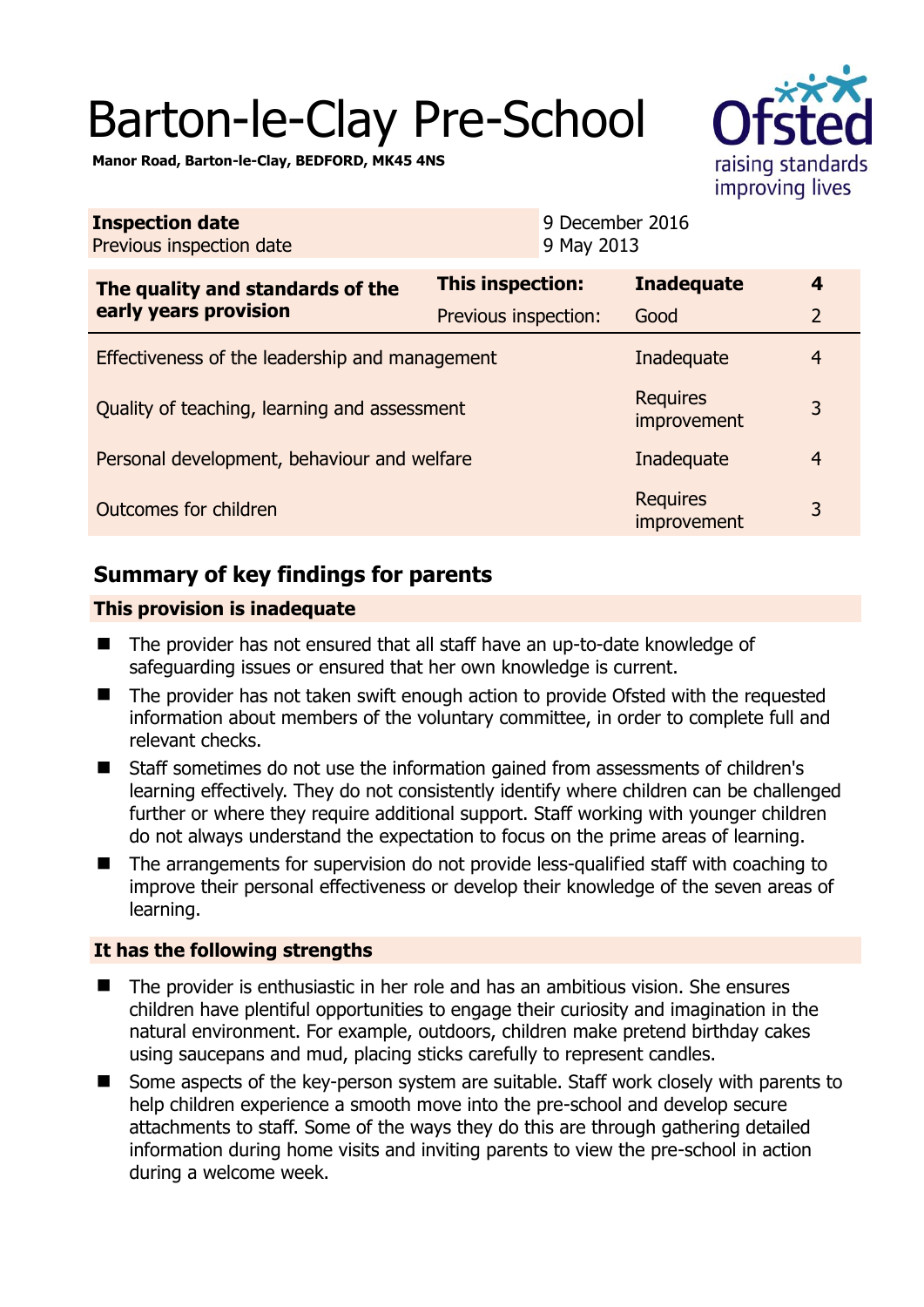# **What the setting needs to do to improve further**

#### **To meet the requirements of the early years foundation stage the provider must:**

|                |                                                                                                                                                                                           | <b>Due Date</b> |
|----------------|-------------------------------------------------------------------------------------------------------------------------------------------------------------------------------------------|-----------------|
| ■              | gain an up-to-date knowledge of safeguarding issues and ensure<br>staff receive training that enables them to identify signs of possible<br>abuse and neglect at the earliest opportunity | 09/01/2017      |
| $\blacksquare$ | ensure that Ofsted is provided with the necessary information as<br>requested to enable them to carry out suitability checks on all<br>members of the voluntary committee                 | 09/01/2017      |
|                | ensure staff working with the youngest children focus strongly on<br>the three prime areas to form the basis of successful future<br>learning                                             | 09/01/2017      |
|                | make more consistent, effective use of ongoing assessments to<br>consistently consider children's individual levels of achievement<br>and then shape learning experiences for each child  | 09/01/2017      |
| ■              | ensure the supervision arrangements provide coaching for less-<br>qualified staff to improve their personal effectiveness and develop<br>their knowledge of the seven areas of learning.  | 09/01/2017      |

## **Inspection activities**

- The inspector observed the quality of teaching during activities indoors and outdoors and assessed the impact this has on children's learning.
- The inspector completed a joint observation with the provider and held discussions with the provider, members of staff and children.
- The inspector held a meeting with the provider. She discussed self-evaluation and looked at relevant documentation, such as policies, staff files and children's learning records. She also viewed an online learning system.
- The inspector spoke to a number of parents and took account of their views.
- $\blacksquare$  The inspector saw evidence of the suitability of all persons working on the premises and some documentation in relation to the safeguarding and welfare requirements.

#### **Inspector**

Rachel Pepper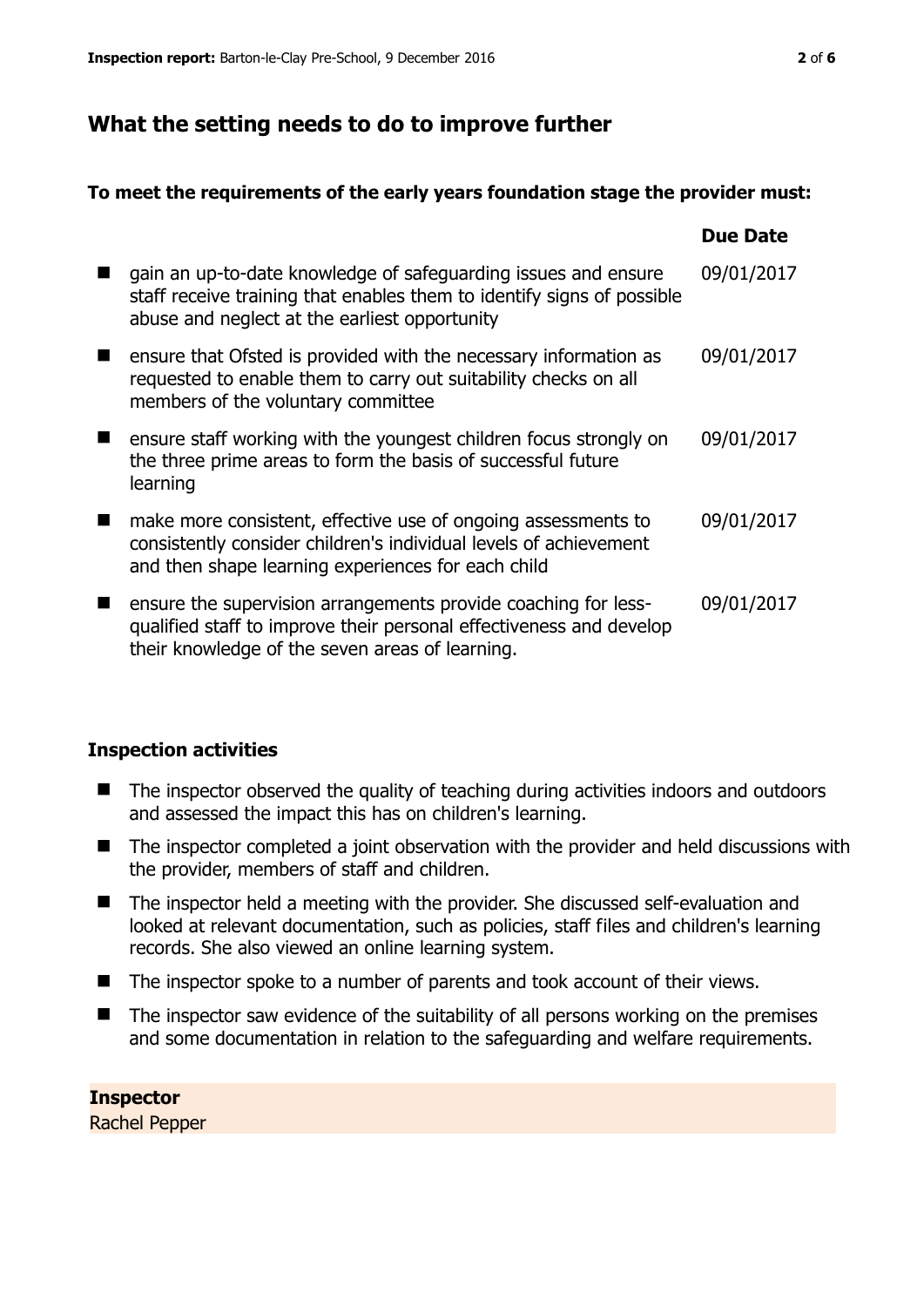## **Inspection findings**

#### **Effectiveness of the leadership and management is inadequate**

The arrangements for safeguarding are not effective. The provider has not maintained an up-to-date knowledge of safeguarding practice. Therefore, she is not alert to all of the safeguarding indicators that may place a child at risk of harm. Staff have not received training to update their safeguarding knowledge. This means that both the provider and her team of staff are not able to respond to safeguarding issues in a timely or appropriate way. This has a significant impact on the safety and well-being of children. All adults working directly with children have undergone full suitability checks. However, the provider has been aware since May that she needs to provide further information to Ofsted to carry out full and relevant checks on two members of the voluntary committee. Although some attempts have been made, she has taken too little action to provide Ofsted with the requested information. Staff welcome the views of parents and some changes following feedback are evident. For example, parents say that the home-communication books and provision of a large whiteboard in the entrance have increased lines of communication. The provider has some support from a local adviser and action plans are in place. This includes developing use of an online learning system and further enhancing the outdoor areas. However, the current processes she uses for evaluation do not assure that all weaknesses are swiftly identified or that children's overall progress is monitored accurately. As a result, actions are needed to ensure all legal requirements are met.

#### **Quality of teaching, learning and assessment requires improvement**

Staff do not consistently use the information from children's assessments to accurately track their progress or prioritise areas for development. Less-qualified staff working with younger children have limited knowledge of the areas of learning and the expectation to focus on the prime areas. This does not help young children to secure the foundations for future learning. Much focus is placed on supporting children's use of numbers and the recognition of shapes and colours from a young age. All staff routinely observe children and on some occasions identify appropriate next steps for them to achieve. The provider has recognised there are weaknesses in staff practice but is still at the early stages of addressing these. Supervision arrangements are not yet used effectively to coach staff who need the most support. Some aspects of teaching are good. Staff provide children with clear information about available activities and organise the environment well. This enables children to make choices in their play. Children practise a range of physical skills. They spread butter on crackers and choose seeds to sprinkle as they assemble homemade bird feeders. Children concentrate and are encouraged by staff to use their thinking skills to complete simple computer programs.

#### **Personal development, behaviour and welfare are inadequate**

Children's safety and well-being are compromised due to the weaknesses in leadership and management. However, children clearly enjoy their time at the pre-school. They are keen to learn and explore the stimulating indoor and outdoor areas. Staff follow suitable strategies to teach children acceptable ways to behave. Children listen to staff and learn how to share and take turns with their friends. They show awareness of the daily routines and know to wash their hands before they eat. Staff provide activities to help children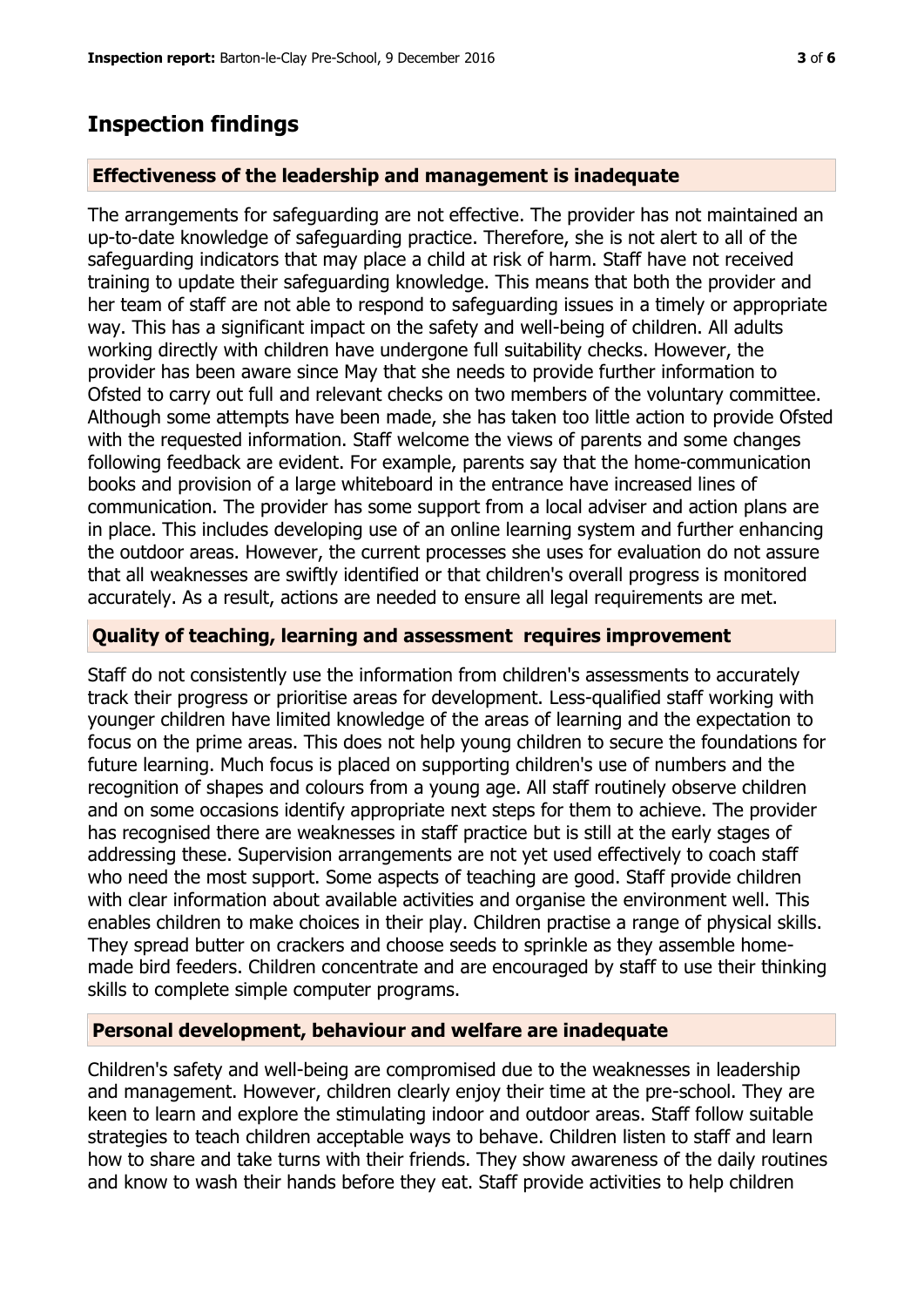learn about healthy choices. For example, they encourage children to try new tastes and complete experiments to identify the levels of sugar in popular drinks.

#### **Outcomes for children require improvement**

The weaknesses in staff's knowledge and their use of assessments mean that children are not yet making good enough progress. However, some children in receipt of funding and those who speak English as an additional language are supported well. They benefit from activity bags to take home and targeted programmes to support their speech and language development. Children acquire some of the basic skills they need in readiness for school. They use number names in sequence, solve problems and develop pencil control. Children manage the responsibility of small tasks. They clear away after mealtimes and concentrate as they locate and measure the correct-sized boots before outdoor play.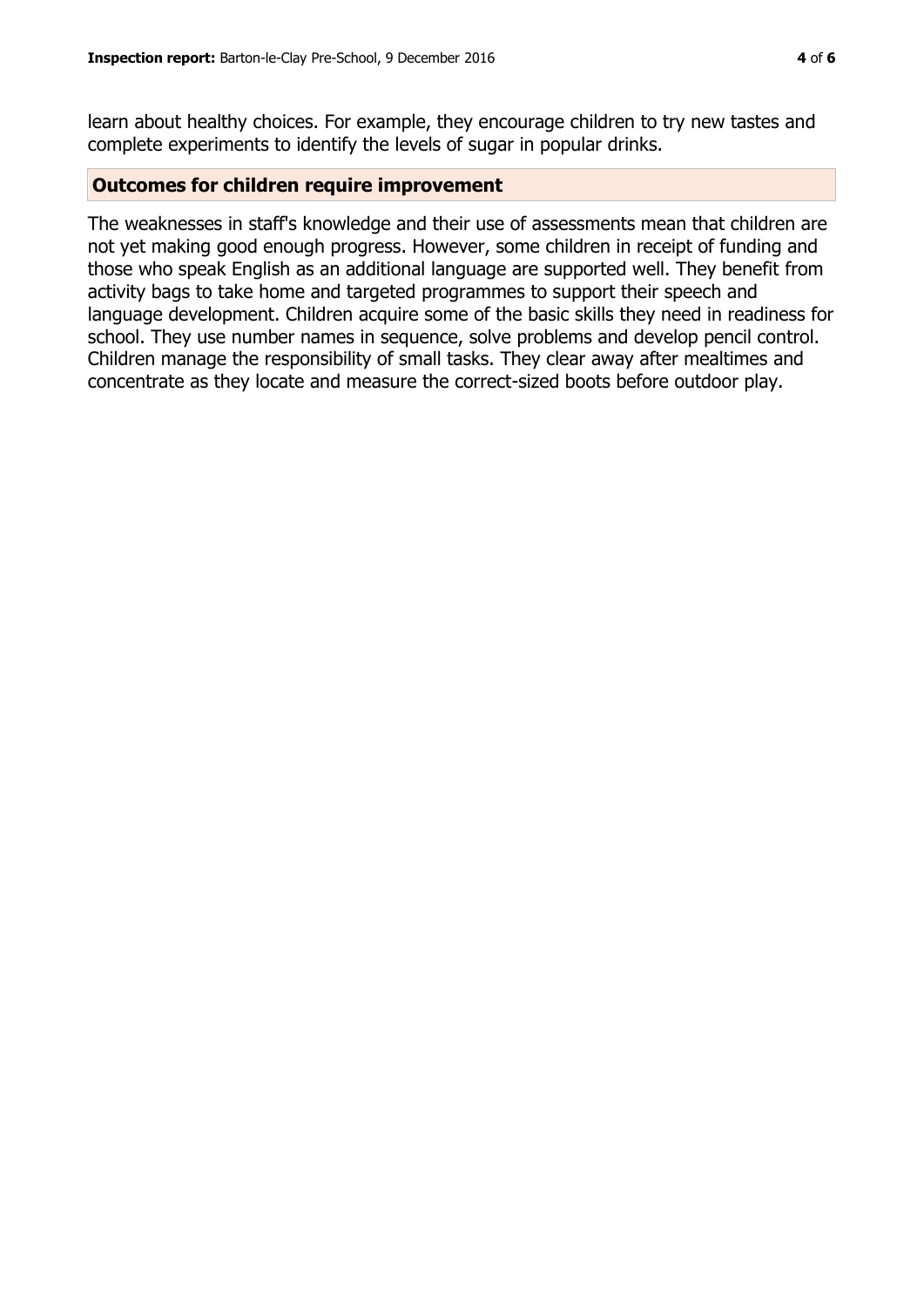# **Setting details**

| Unique reference number                             | EY406810                            |
|-----------------------------------------------------|-------------------------------------|
| <b>Local authority</b>                              | <b>Central Bedfordshire</b>         |
| <b>Inspection number</b>                            | 1065495                             |
| <b>Type of provision</b>                            | Full-time provision                 |
| Day care type                                       | Childcare - Non-Domestic            |
| <b>Registers</b>                                    | Early Years Register                |
| <b>Age range of children</b>                        | $2 - 4$                             |
| <b>Total number of places</b>                       | 42                                  |
| Number of children on roll                          | 54                                  |
| Name of registered person                           | Barton-le-Clay Pre-School Committee |
| <b>Registered person unique</b><br>reference number | RP518970                            |
| Date of previous inspection                         | 9 May 2013                          |
| <b>Telephone number</b>                             | 01582 883238                        |

Barton-le-Clay Pre-School was registered in 2010 and is situated in purpose built premises within the grounds of Ramsey Manor Lower School. It is managed by a voluntary management committee. The pre-school employs 13 members of childcare staff. Of these, eight hold appropriate early years qualifications at level 2 or above. The setting opens Monday to Friday, during term time only. Sessions are from 9am until midday and from midday until 3pm. The setting provides funded early education for two-, three- and fouryear-old children. It supports a small number of children who speak English as an additional language.

This inspection was carried out by Ofsted under sections 49 and 50 of the Childcare Act 2006 on the quality and standards of provision that is registered on the Early Years Register. The registered person must ensure that this provision complies with the statutory framework for children's learning, development and care, known as the early years foundation stage.

Any complaints about the inspection or the report should be made following the procedures set out in the guidance 'Complaints procedure: raising concerns and making complaints about Ofsted', which is available from Ofsted's website: www.gov.uk/government/organisations/ofsted. If you would like Ofsted to send you a copy of the guidance, please telephone 0300 123 4234, or email enquiries@ofsted.gov.uk.